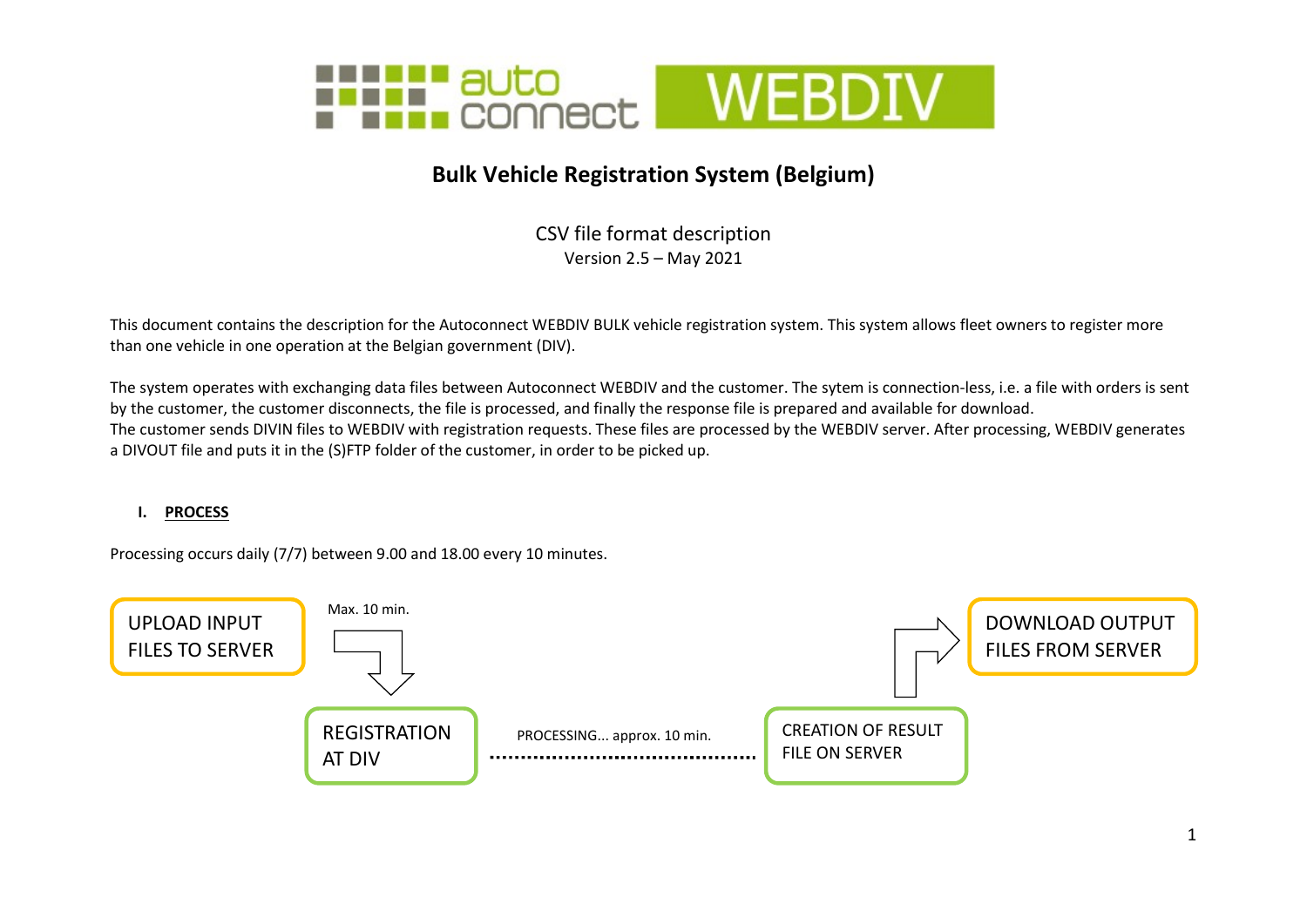

### II. CSV-FILE LAY-OUT

- The files have the following filename structure:
	- o DIVIN\_yyyymmdd\_hhnnss.csv for the files from client application to Autoconnect WEBDIV
	- o DIVAD\_yyyymmdd\_hhnnss.csv for the free address files from client application to Autoconnect WEBDIV
	- $\circ$  DIVOUT\_yyyymmdd\_hhnnss.csv for the files from Autoconnect WEBDIV to client application

Abbreviations: yyyy = year, mm = month, dd = day, hh = hour, nn = minute, ss = second. Always use the full number of characters, so add zeroes for digits lower than 10. Use underscores in the filename instead of hyphens.

- Do not add or repeat the column headers (column names) on top of each document.
- Next records are on next lines. Lines are separated with line breaks (Lf) and carriage returns (Cr).
- Columns (fields) are separated with semicolons (;). Each column has to END with a semicolon, even if the last colon is an empty space. This means that the last character of each line is a semicolon!
- Semicolons inside the fields' content are prohibited.
- Empty spaces are not filled up with space characters, except for OCAID.
- The maximum length indicated is maximum, not minimum or mandatory

### III. TRANSPORT : FTP

- We exchange CSV (.csv) files between applications, accompanied by FLAG (.flg) files by FTP or SFTP server to ftp.webdiv.inmotiv.be.
- DIVIN files should be uploaded in the root folder of the FTP folder. DIVIN files resulting in an error on import, are moved to the /errors folder. DIVOUT files can be found in the /registered subfolder. After downloading the DIVOUT files, they should be moved to the /done folder.
- Each file is accompanied by a flag file .flg, which has the same first part of the filename as the CSV file, but with extension .flg. Ex.: DIVIN\_yyyymmdd\_hhnnss.flg
- Always upload first the CSV data files. Only upload the flag file after completion of the data file upload.
- An MD5 checksum should be calculated on the content of the DIVIN or DIVOUT CSV file and stored inside the .flg file. Not on the DIVAD file. If you do not have programming to calculate the MD5 hash, use an online service like http://onlinemd5.com/.
- After processing of a DIVIN file, DIVIN, DIVAD and flg files are moved to the /DONE folder.
- When an error occurs while processing a DIVIN file, DIVIN, DIVAD and flg files are moved to the /ERRORS folder.
- DIVOUT files with the registration results will be created in the /REGISTERED folder.
- The customer should poll for new DIVOUT files approximately 10 minutes after a DIVIN file had been uploaded.
- The customer's system should not poll for DIVOUT files more frequently than every 10 minutes.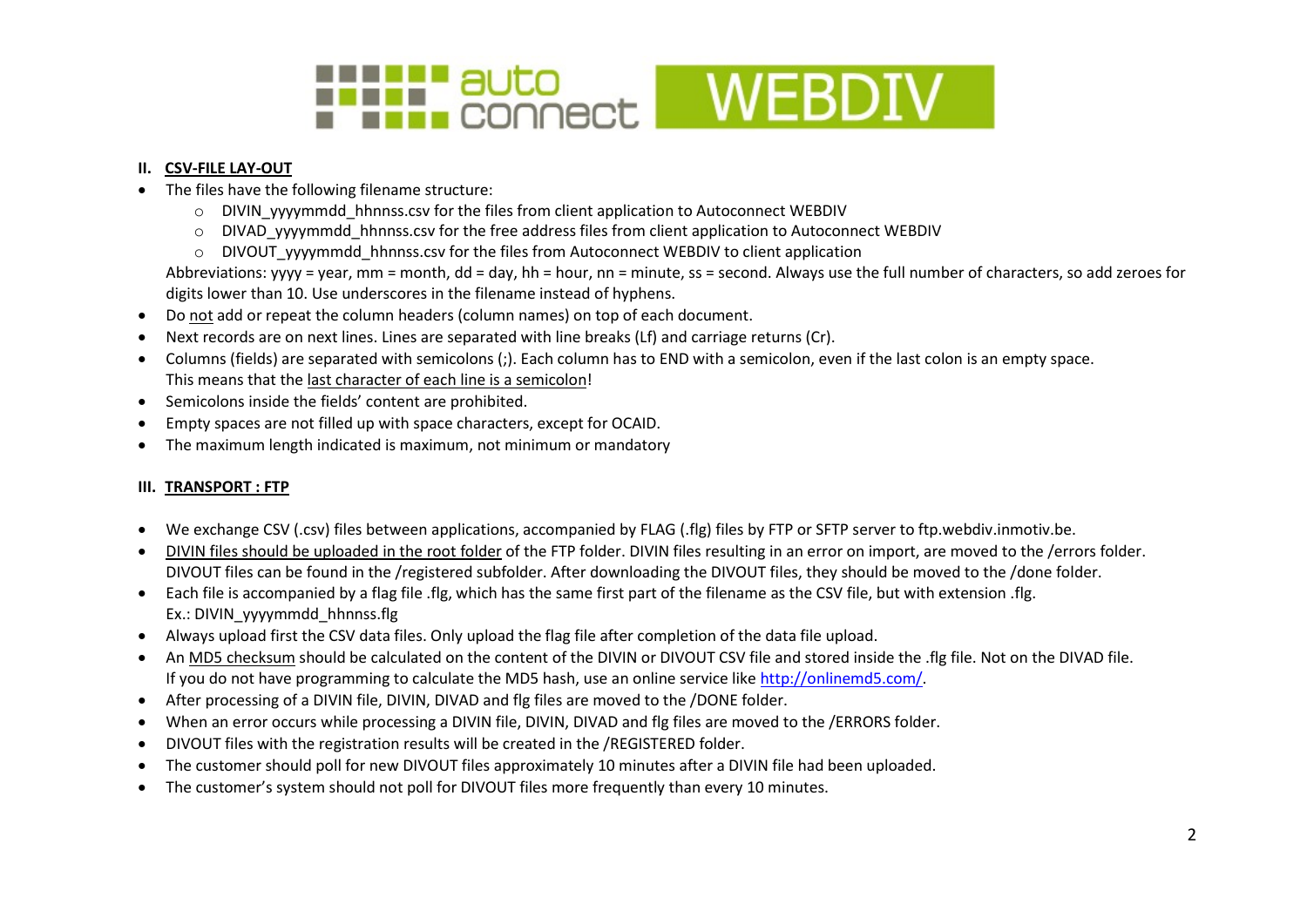

## IV. INCOMING CSV FILE format (client application to Autoconnect WEBDIV)

| <b>FIELD</b>              | <b>MAX</b>     | <b>MAND/OPT</b> | <b>OCCURS WHEN</b>            | <b>FORMAT</b>     | <b>EXPLANATION</b>                                                      |
|---------------------------|----------------|-----------------|-------------------------------|-------------------|-------------------------------------------------------------------------|
| Clientcode                | 3              | M               |                               | <b>EXT</b>        | Clientcode of registering company given by IMM                          |
| Accountname               | 20             | M               |                               |                   | Accountname                                                             |
| Dossiernummer             | 20             | M               |                               |                   | Case (car) number from internal application                             |
| OutputDate                | 10             | M               |                               | YYYY-MM-DD        | Date the registration request was issued by internal application        |
| RequesterType             | $\mathbf{1}$   | M               |                               | p or c            | Type of requester: private or company                                   |
| CustomerName              | 70             | O               |                               |                   | Optional: name of company that will use the vehicle                     |
| <b>DriverName</b>         | 70             | O               |                               |                   | Optional: name of person that will drive the vehicle                    |
| ReqNationalRegisterNumber | 11             | M <sup>1</sup>  | <sup>1</sup> RequesterType: p |                   | NationalRegisterNumber of the plate owner                               |
| Memodate                  | 10             | O               |                               | YYYY-MM-DD        | Optional: date when registration should be executed                     |
| ReqENTRequester           | 10             | M <sup>1</sup>  | ${}^{1}$ RequesterType: c     |                   | Enterprise number of company which requests the plate                   |
| RegChassisNumber          | 17             | M               |                               |                   | Vehicle's chassis number (without punctuation)                          |
| ReqControlCode            | 3              | M               |                               |                   | Control code from 705 document                                          |
| RegOCAID                  | 5              | M               |                               | Always 5 char.    | FSMA number of insurance company. Add zeroes to get 5 chars.            |
| RegInsuranceRecordID      | 20             | M               |                               |                   | Insurance number for this car                                           |
| RegInsuranceStartDate     | 10             | 0               |                               | YYYY-MM-DD        | Start date of vehicle insurance                                         |
| ReqVehicleNewUsed         | $\mathbf{1}$   | M               |                               | Y or N            | $Y = New Car, N = Used Car$                                             |
| RegSellerENT              | 10             | M <sup>2</sup>  | <sup>2</sup> New Car          |                   | Enterprise number of car seller                                         |
| ReqVATPaid                | $\mathbf{1}$   | M <sup>2</sup>  | <sup>2</sup> New Car          | Y or N            | Indicates whether VAT for this vehicle has been paid by the seller      |
| RegFormerPlateNumber      | $\overline{7}$ | M <sup>2</sup>  | <sup>2</sup> Used Car         |                   | Latest plate number, without punctuation                                |
| ReqFormerRegistrationDate | 10             | M <sup>2</sup>  | <sup>2</sup> Used Car         | YYYY-MM-DD        | Date of latest registration certificate                                 |
| RegCertificateLang        | $\overline{2}$ | M               |                               | DE/FR/NL          | Requested language for the registration certificate                     |
| RegReusedPlate            | $\mathbf{1}$   | M <sup>3</sup>  | $3$ ReusedPlate = Y           | Y or N            | Indicates whether the owner wants to reuse an existing (7-char) plate   |
| RegReusedPlateNumber      | $\overline{7}$ | M <sup>3</sup>  | $3$ ReusedPlate = Y           |                   | The plate number that is reused (without punctuation)                   |
| ReqExternalBroker         | 28             | 0               |                               | Memberid=         | When filled, the registration request will not yet be executed but will |
|                           |                |                 |                               | Enterprisenumber= | be forwarded to another Autoconnect Webdiv client. Use either           |
|                           |                |                 |                               |                   | format: "Memberid=123456" or "Enterprisenumber=0999888777".             |
| ReqFrontplate             | $\mathbf{1}$   | M               |                               | Y or N            | Whether or not the frontplate is requested                              |
| RegFrontplateDestination  | 1              | M               | RegFrontplate = Y             | 1 or 2            | $1$ = Requester home address, $2$ = Free Address                        |
|                           |                |                 |                               |                   | In case this parameter is 2, a record must be added in the additional   |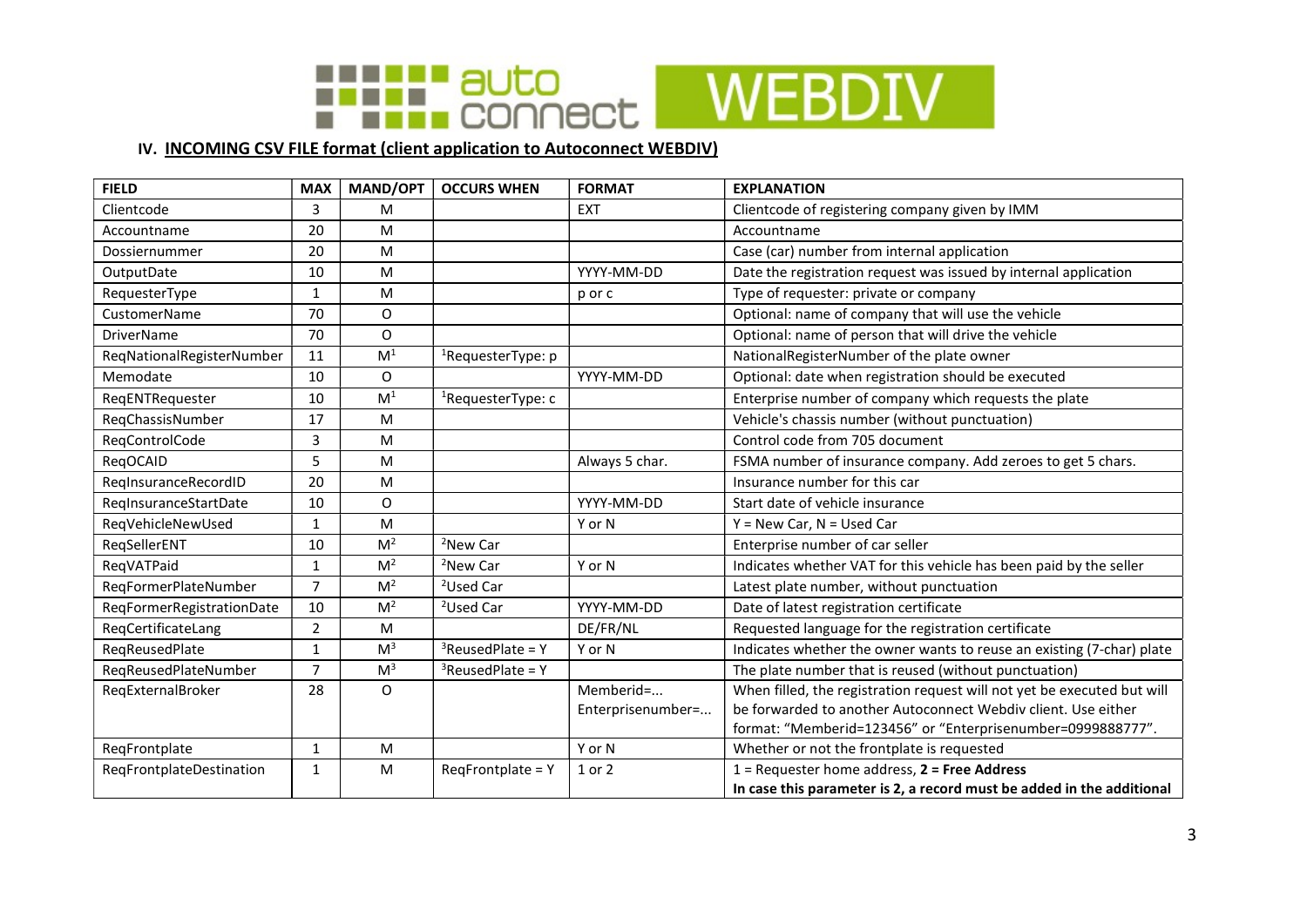

|                         |   |              | free delivery address file!                                           |
|-------------------------|---|--------------|-----------------------------------------------------------------------|
| ReqPlateTypeRectangular | M | $1.2$ or $3$ | 1 = square, 2 = rectangle (default), $M$ = moto, P = pedelec/scooter  |
| RegExpressDelivery      | M | 1 or 2       | $1 =$ express delivery, $2 =$ normal delivery                         |
| RegDeliveryAddress      | M | 1 or 2       | $1$ = Requester home address, $2$ = Free Address                      |
|                         |   |              | In case this parameter is 2, a record must be added in the additional |
|                         |   |              | free delivery address file!                                           |

### V. INCOMING FREE DELIVERY ADDRESS CSV FILE format (client application to Autoconnect WEBDIV)

If at least one free address chosen in main data file, this separate file must be added.

| <b>FIELD</b>        | <b>MAX</b> | <b>MAN/OPT</b> | <b>OCCURS WHEN</b> | <b>FORMAT</b>  | <b>EXPLANATION</b>                                             |
|---------------------|------------|----------------|--------------------|----------------|----------------------------------------------------------------|
| Dossiernummer       | 20         | M              |                    |                | Case (car) number from internal application, reference to main |
|                     |            |                |                    |                | request file!                                                  |
| DeliveryFirstName   | 25         | м              |                    |                | First name of receiver at delivery address                     |
| DeliveryLastName    | 50         | м              |                    |                | Last name of receiver at delivery address                      |
| DeliveryStreet      | 50         | м              |                    | Min. length: 1 | Delivery address street                                        |
| DeliveryHouseNumber | 11         | м              |                    |                | Delivery address house number                                  |
| DeliveryBoxNumber   | 4          | O              |                    |                | Delivery address box number                                    |
| DeliveryZip         | b          | м              |                    |                | Delivery address zip code                                      |
| DeliveryCity        | 50         | м              |                    | Min. length: 1 | Delivery address city                                          |
| DeliveryEmail       | 60         | м              |                    |                | E-mail of receiver at delivery address                         |
| DeliveryPhone       | 13         | м              |                    |                | Phone of receiver at delivery address                          |
| DeliveryRemark      | 180        | O              |                    |                | Remark about delivery address                                  |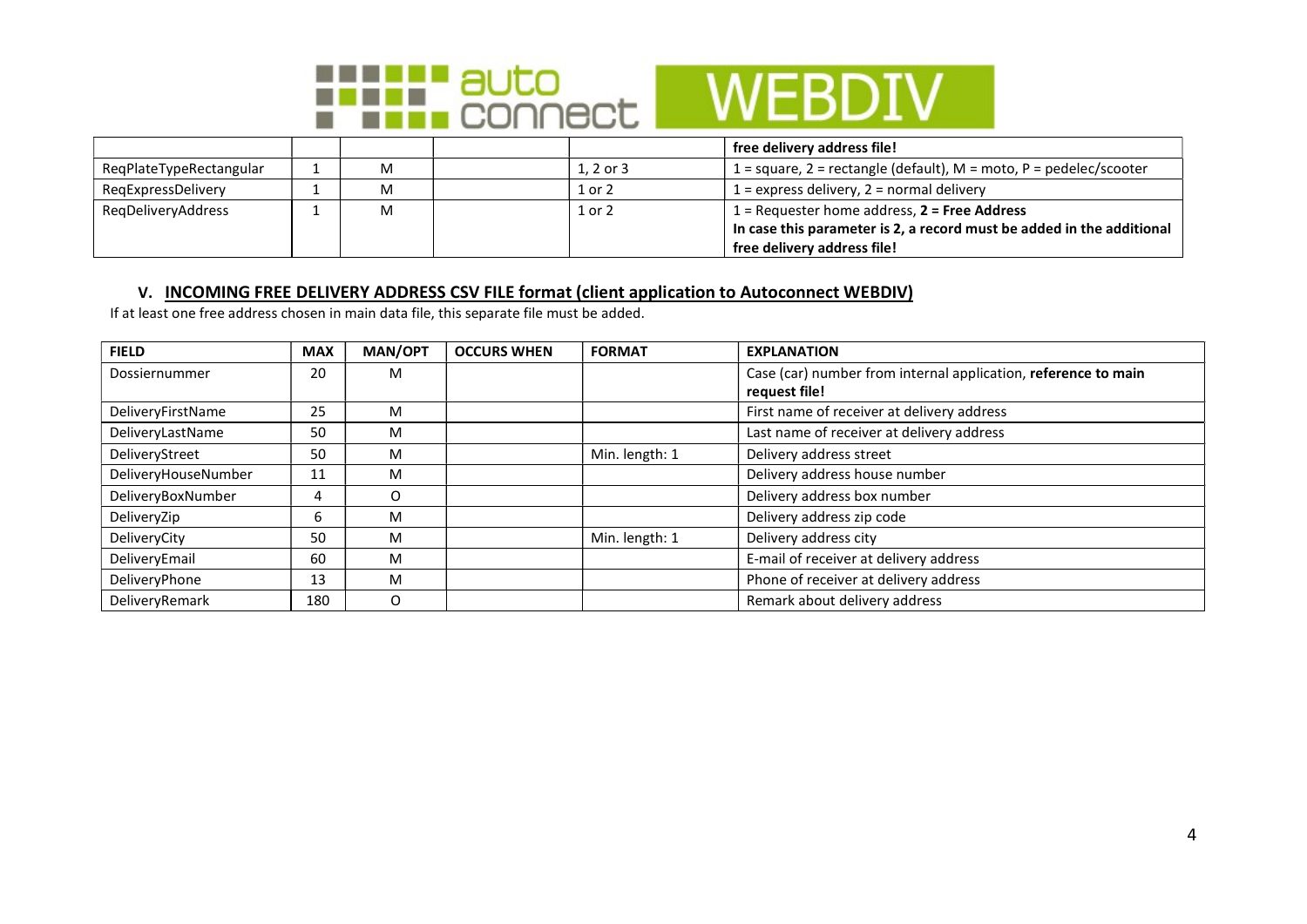

## VI. OUTGOING CSV FILE format (Autoconnect WEBDIV to client application)

| <b>FIELD</b>              | <b>MAXL</b>    | <b>OCCURS WHEN</b>   | <b>FORMAT</b>  | <b>EXPLANATION</b>                                    |
|---------------------------|----------------|----------------------|----------------|-------------------------------------------------------|
| Clientcode                | 3              |                      |                | Client code of registering company given by AC        |
| Dossiernummer             | 20             |                      |                | Case (car) number from internal application           |
| OutputDate                | 10             |                      | YYYY-MM-DD     | Date the registration request was issued by internal  |
|                           |                |                      |                | application                                           |
| RequesterType             | $\mathbf{1}$   |                      | p or c         | Type of requester: private or company                 |
| <b>CustomerName</b>       | 70             |                      |                | Optional: name of company that will use the vehicle   |
| <b>DriverName</b>         | 70             |                      |                | Optional: name of person that will drive the vehicle  |
| ReqNationalRegisterNumber | 11             | RequesterType: p     |                | NationalRegisterNumber of the plate owner             |
| Memodate                  | 10             |                      | YYYY-MM-DD     | Optional: date when registration should be executed   |
| ReqENTRequester           | 10             |                      |                | Enterprise number of company which requests the plate |
| RegChassisNumber          | 17             |                      |                | Vehicle's chassis number (without punctuation)        |
| RegControlCode            | 3              |                      |                | Control code from 705 document                        |
| RegOCAID                  | 5              |                      | Always 5 char. | CDV number of the car's insurance company             |
| RegInsuranceRecordID      | 20             |                      |                | Insurance number for this car                         |
| RegInsuranceStartDate     | 10             |                      | YYYY-MM-DD     | Start date of vehicle insurance                       |
| RegSellerENT              | 10             | New Car              |                | Enterprise number of car seller                       |
| ReqVATPaid                | 1              | New Car              | Y or N         | Indicates whether VAT has been paid by the seller     |
| ReqFormerPlateNumber      | $\overline{7}$ | <b>Used Car</b>      |                | Latest plate number, without punctuation              |
| ReqFormerRegistrationDate | 10             | <b>Used Car</b>      | YYYY-MM-DD     | Date of latest registration certificate               |
| ReqCertificateLang        | 2              |                      |                | Requested language for the registration certificate   |
| ReqReusedPlate            | $\mathbf{1}$   |                      | Y or N         | Whether the owner wants to reuse an existing plate.   |
| RegReusedPlateNumber      | $\overline{7}$ | When ReusedPlate = Y |                | The plate number that is reused (without punctuation) |
| OwnerFullName             | 35             |                      |                | Both last name and first name as known by DIV         |
| OwnerStreet               | 40             |                      |                | As known by DIV                                       |
| OwnerHouseNumber          | 4              |                      |                | As known by DIV                                       |
| OwnerBoxNumber            | 4              |                      |                | As known by DIV                                       |
| OwnerZIP                  | 6              |                      |                | As known by DIV                                       |
| OwnerCity                 | 31             |                      |                | As known by DIV                                       |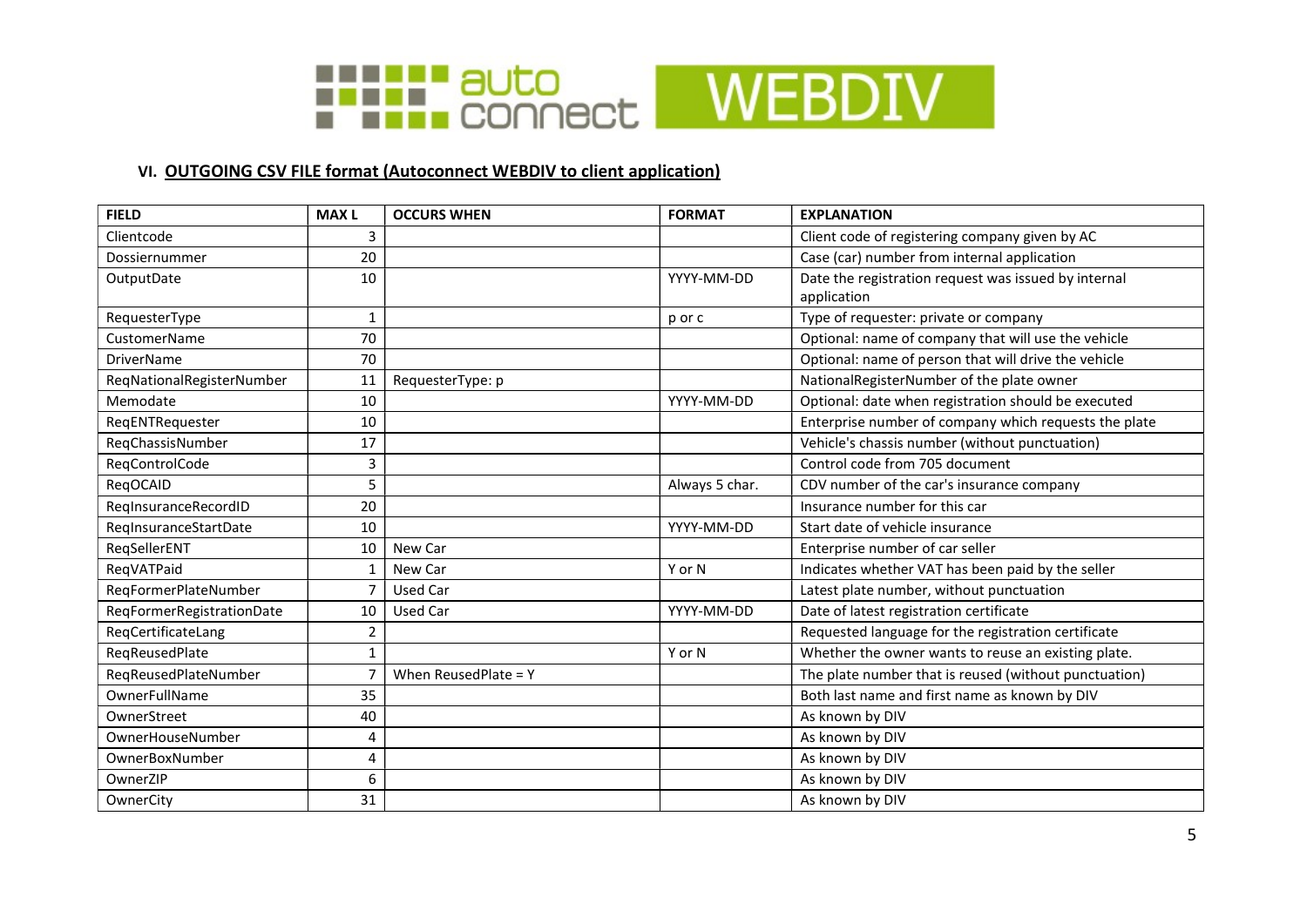



| SellerName                   | 35             |                           |            | As known by DIV                                                  |
|------------------------------|----------------|---------------------------|------------|------------------------------------------------------------------|
| SellerStreet                 | 40             |                           |            | As known by DIV                                                  |
| SellerZIP                    | 6              |                           |            | As known by DIV                                                  |
| SellerCity                   | 31             |                           |            | As known by DIV                                                  |
| VehicleCarDesc               | 30             |                           |            | Short textual description of the vehicle (make, model)           |
| VehicleCarKind               | 30             |                           |            | Kind of car (break, berline, camion, )                           |
| VehicleNewUsed               | 1              |                           | Y or N     | Indicates whether the vehicle is new or used                     |
| VehiclePVANumber             | 6              |                           |            | Number of agregation report                                      |
| VehicleEnergyCode            | 30             |                           |            | Fuel type or car energy type                                     |
| VehicleCylinder              | 5              |                           |            | Engine's cubic capacity                                          |
| VehicleCarMake               | $\overline{4}$ |                           |            | Make                                                             |
| VehicleCarType               | 30             |                           |            | Model or type                                                    |
| VehicleColour                | 30             |                           |            | Colour                                                           |
| VehicleCarKW                 | 3              |                           |            | Engine power in kilowatts (kW)                                   |
| <b>VehicleCarMass</b>        | 5              |                           |            | Vehicle's mass (kg) when ready to work                           |
| VehicleMaxWght               | 9              |                           |            | Maximum mass of the loaded vehicle                               |
| VehicleMaxWghtTrailer        | 9              |                           |            | Maximum mass of the loaded vehicle and trailer                   |
| VehicleNbrSeated             | $\mathbf 2$    |                           |            | Number of seated places                                          |
| VehicleNbrStanding           | $\overline{2}$ |                           |            | Number of standing places                                        |
| VehicleFirstRegistrationDate | 10             |                           | YYYY-MM-DD | First registration of vehicle. RegistrationDate for new vehicles |
| RegistrDIVRecordID           | 6              |                           |            | Identifier of the registration, assigned by DIV                  |
| RegistrRegistrationDate      | 10             |                           | YYYY-MM-DD | This registration's date                                         |
| RegistrPlateNumber           | $\overline{7}$ |                           |            | Newly registered platenumber. Without punctuation                |
| ReqExternalBroker            | 28             |                           |            | Other Autoconnect Webdiv client the registration request will    |
|                              |                |                           |            | be forwarded to.                                                 |
| RegistrEndDate               | 10             |                           |            | End of validity of the plate                                     |
| $-Fmpty-$                    |                |                           |            | Field will be empty                                              |
| --Empty--                    |                |                           |            | Field will be empty                                              |
| $-Fmpty-$                    |                |                           |            | Field will be empty                                              |
| ReqFrontplate                | 1              |                           | Y or N     | Whether or not the frontplate is requested                       |
| ReqFrontplateDestination     | $\mathbf{1}$   | When $Req$ Frontplate = Y | 1 or 2     | $1$ = Requester home address, $2$ = Free Address                 |
| ReqPlateTypeRectangular      | $\mathbf{1}$   |                           | 1, 2 or 3  | $1 = square, 2 = rectangular, 3 = small square$                  |